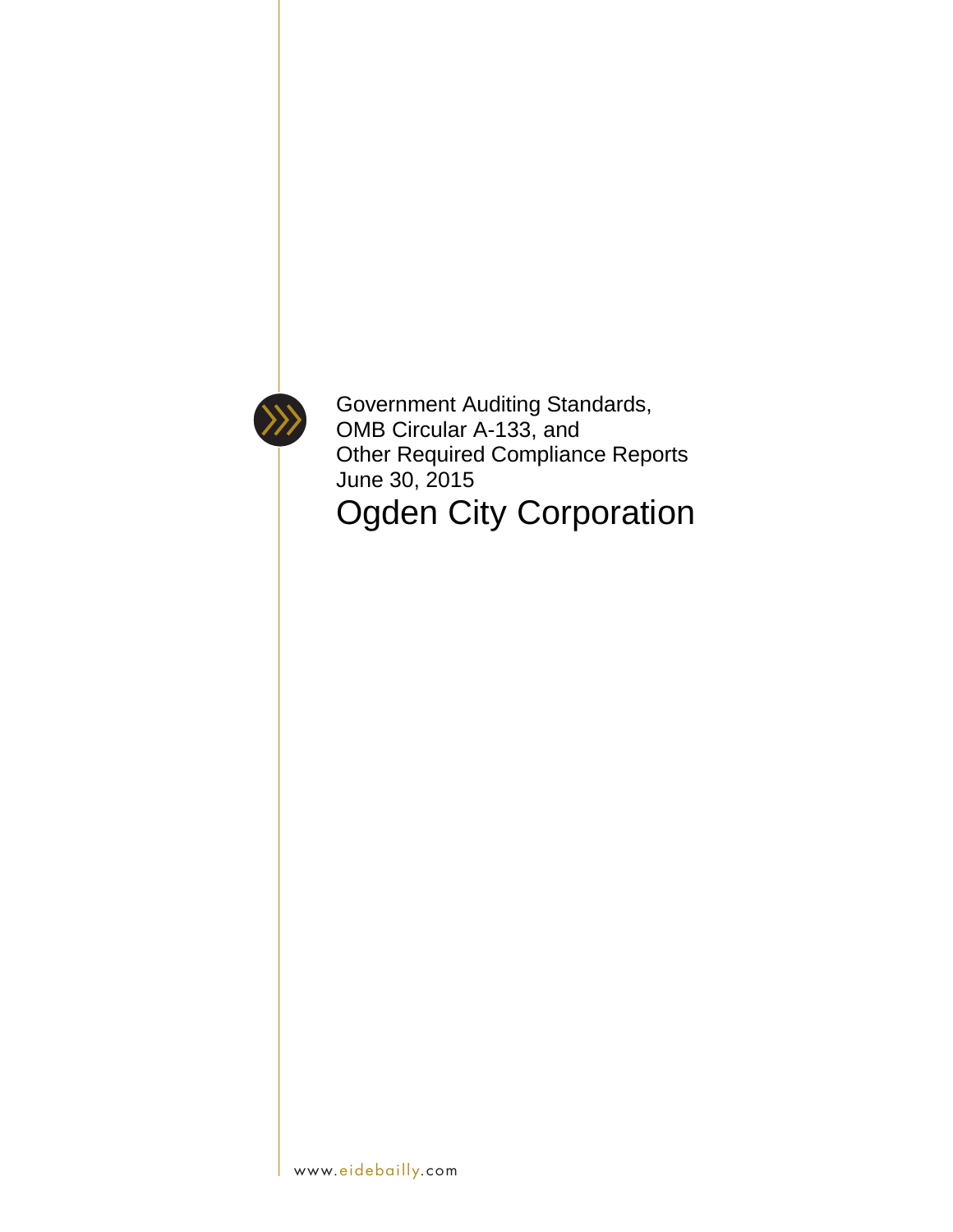# Government Auditing Standards:

| Independent Auditor's Report on Internal Control over Financial Reporting<br>and on Compliance and Other Matters Based on an Audit of Financial Statements                                                                         |  |
|------------------------------------------------------------------------------------------------------------------------------------------------------------------------------------------------------------------------------------|--|
| Independent Auditor's Report in Accordance with the <i>State Compliance</i><br>Audit Guide on Compliance with General State Compliance Requirements,<br>Compliance for Each Major State Program, Internal Control over Compliance, |  |
| Independent Auditor's Report on Compliance for Each Major Federal Program;<br>Report on Internal Control Over Compliance; and Report on the Schedule of Expenditures                                                               |  |
|                                                                                                                                                                                                                                    |  |
|                                                                                                                                                                                                                                    |  |
|                                                                                                                                                                                                                                    |  |
|                                                                                                                                                                                                                                    |  |
|                                                                                                                                                                                                                                    |  |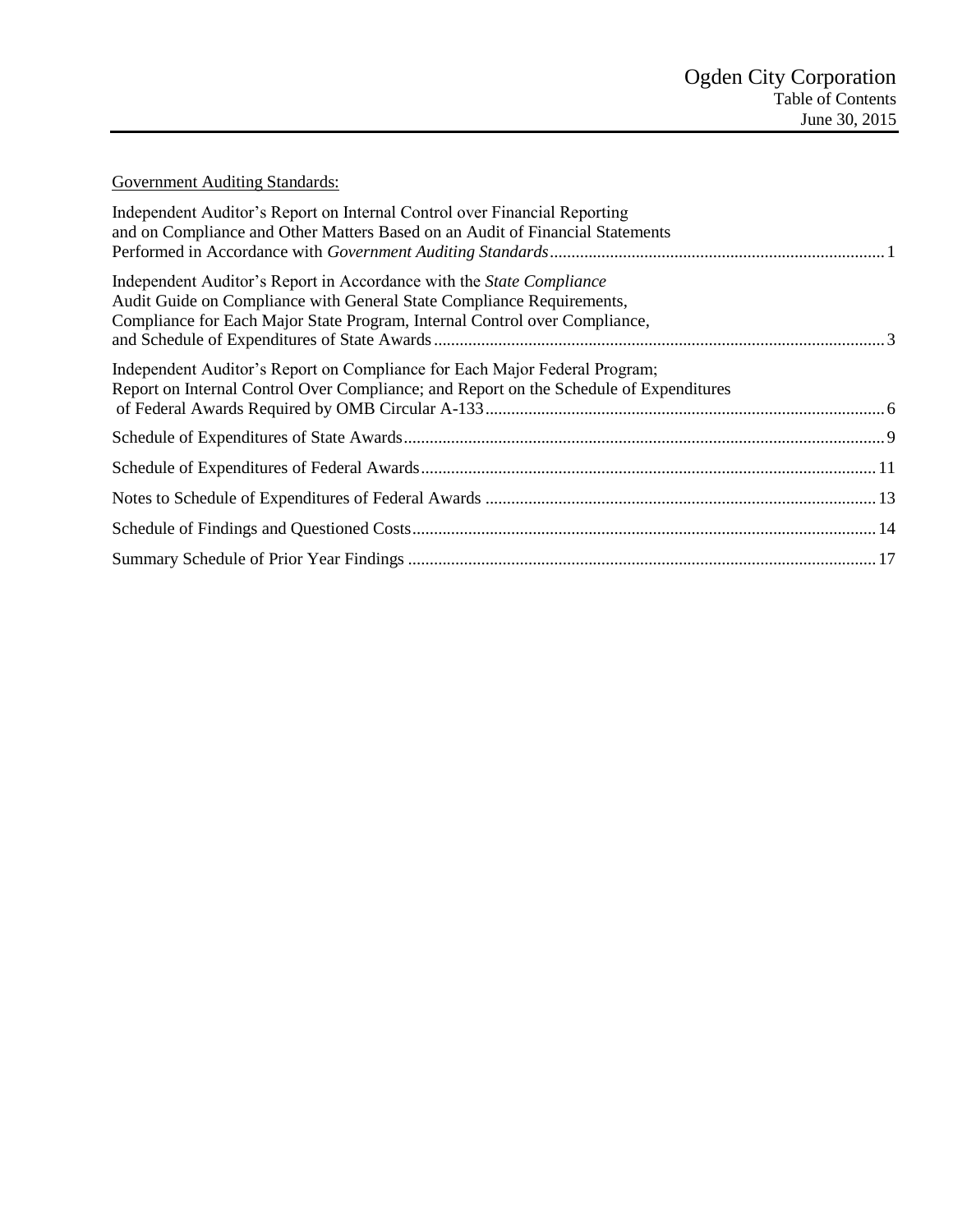

#### <span id="page-2-0"></span>**Independent Auditor's Report on Internal Control over Financial Reporting and on Compliance and Other Matters Based on an Audit of Financial Statements Performed in Accordance with**  *Government Auditing Standards*

To the Mayor and Members of the City Council Ogden City Corporation Ogden, UT

We have audited, in accordance with the auditing standards generally accepted in the United States of America and the standards applicable to financial audits contained in *Government Auditing Standards* issued by the Comptroller General of the United States, the financial statements of the governmental activities, the businesstype activities, the aggregate discretely presented component units, each major fund, and the aggregate remaining fund information of Ogden City Corporation, as of and for the year ended June 30, 2015, and the related notes to the financial statements, which collectively comprise Ogden City Corporation's basic financial statements, and have issued our report thereon dated December 14, 2015.

#### **Internal Control Over Financial Reporting**

In planning and performing our audit of the financial statements, we considered Ogden City Corporation's internal control over financial reporting (internal control) to determine the audit procedures that are appropriate in the circumstances for the purpose of expressing our opinions on the financial statements, but not for the purpose of expressing an opinion on the effectiveness of Ogden City Corporation's internal control. Accordingly, we do not express an opinion on the effectiveness of Ogden City Corporation's internal control.

A *deficiency in internal control* exists when the design or operation of a control does not allow management or employees, in the normal course of performing their assigned functions, to prevent, or detect and correct, misstatements on a timely basis. A *material weakness* is a deficiency, or a combination of deficiencies, in internal control, such that there is a reasonable possibility that a material misstatement of the entity's financial statements will not be prevented, or detected and corrected on a timely basis. A *significant deficiency* is a deficiency, or a combination of deficiencies, in internal control that is less severe than a material weakness, yet important enough to merit attention by those charged with governance.

Our consideration of internal control was for the limited purpose described in the first paragraph of this section and was not designed to identify all deficiencies in internal control that might be material weaknesses or significant deficiencies and therefore, material weaknesses or significant deficiencies may exist that were not identified. Given these limitations, during our audit we did not identify any deficiencies in internal control that we consider to be material weaknesses. We did identify a deficiency in internal control, described in the accompanying schedule of findings and questioned costs as item 2015-A, that we consider to be a significant deficiency.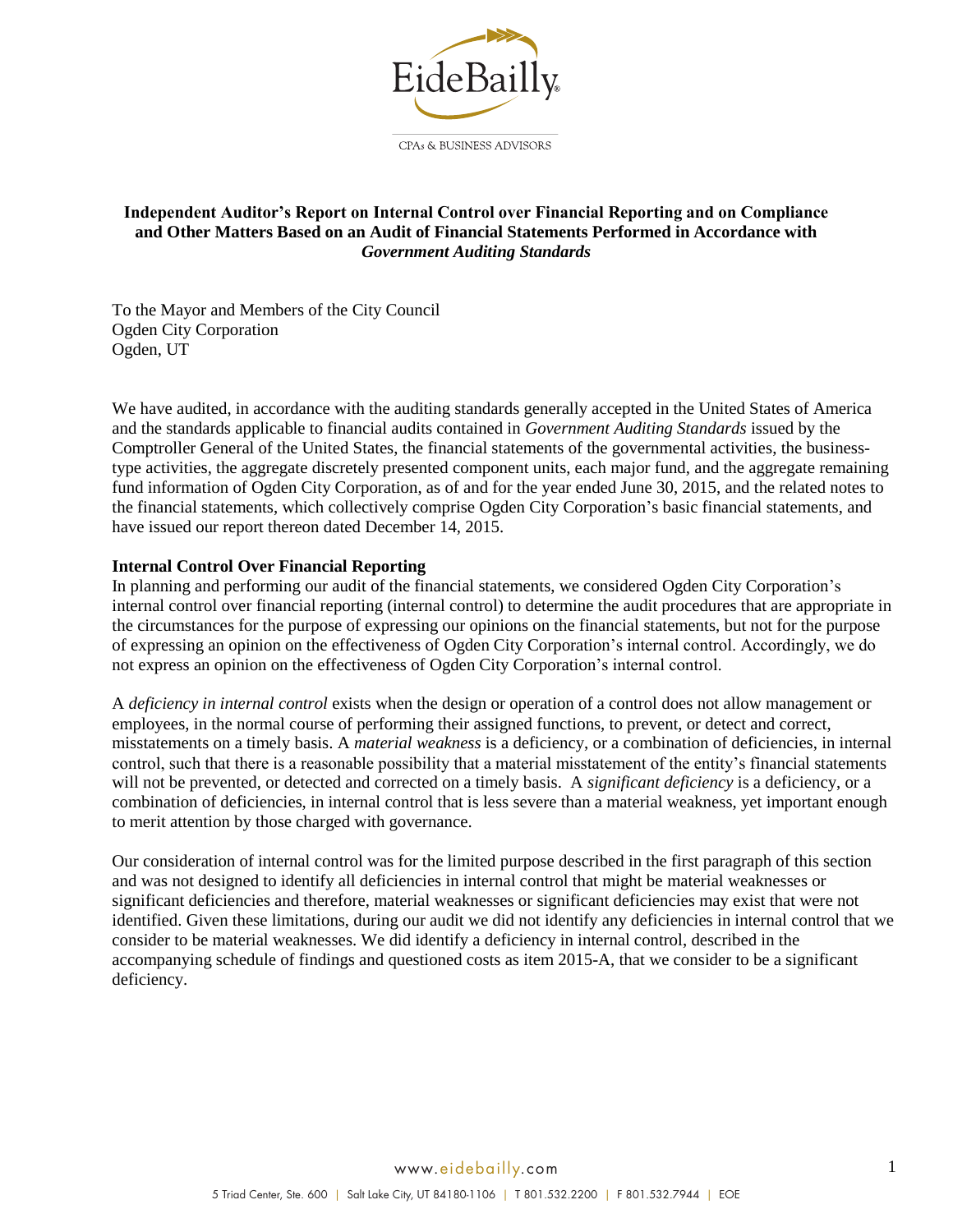### **Compliance and Other Matters**

As part of obtaining reasonable assurance about whether Ogden City Corporation's financial statements are free from material misstatement, we performed tests of its compliance with certain provisions of laws, regulations, contracts, and grant agreements, noncompliance with which could have a direct and material effect on the determination of financial statement amounts. However, providing an opinion on compliance with those provisions was not an objective of our audit, and accordingly, we do not express such an opinion. The results of our tests disclosed no instances of noncompliance or other matters that are required to be reported under *Government Auditing Standards.*

#### **Ogden City Corporation's Response to Findings**

Ogden City Corporation's response to the finding identified in our audit is described in the accompanying schedule of findings and questioned costs. Ogden City Corporation's response was not subjected to the auditing procedures applied in the audit of the financial statements and, accordingly, we express no opinion on it.

#### **Purpose of this Report**

The purpose of this report is solely to describe the scope of our testing of internal control and compliance and the results of that testing, and not to provide an opinion on the effectiveness of the entity's internal control or on compliance. This report is an integral part of an audit performed in accordance with *Government Auditing Standards* in considering the entity's internal control and compliance. Accordingly, this communication is not suitable for any other purpose.

Eade Saelly LLP

Salt Lake City, Utah December 14, 2015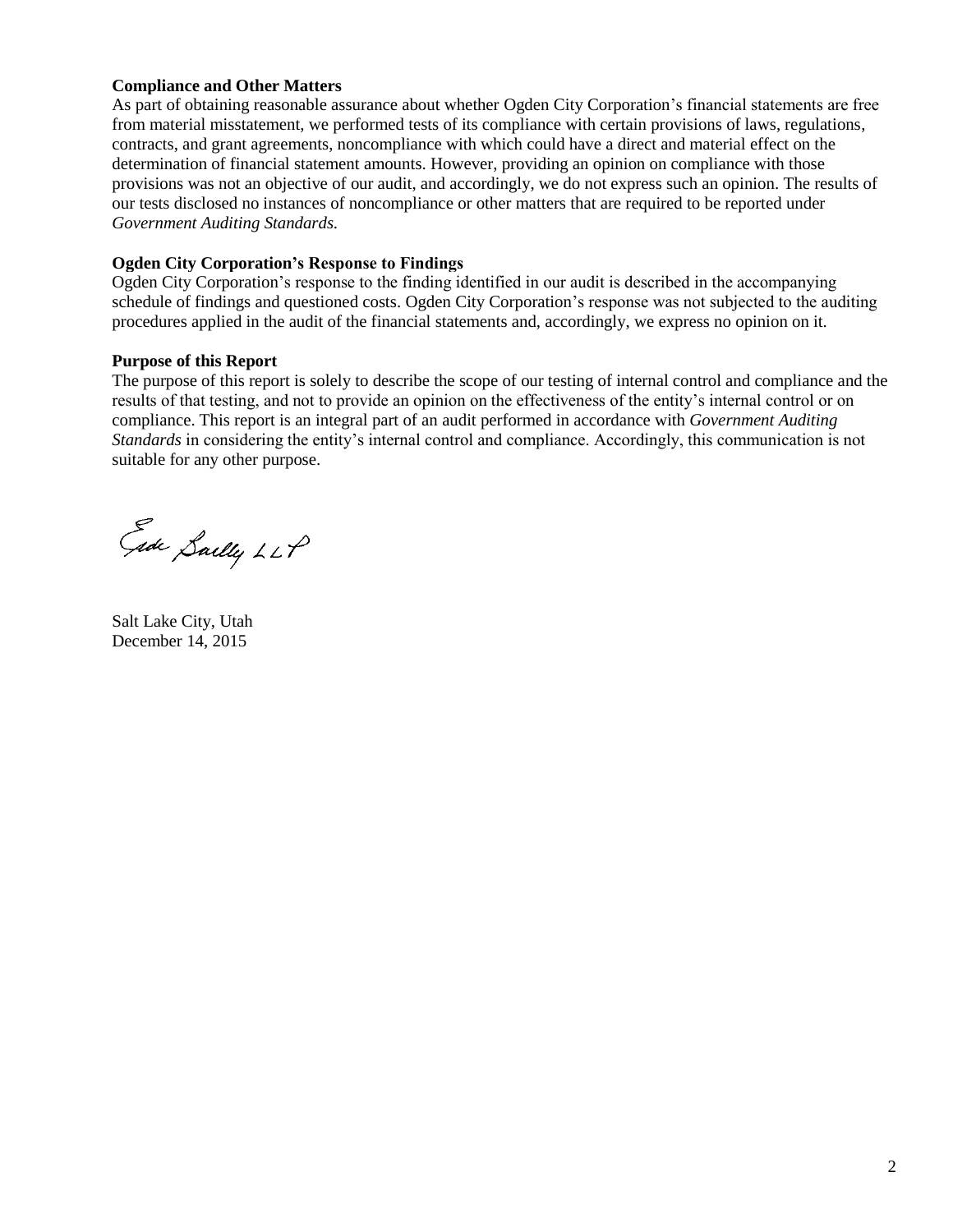

#### <span id="page-4-0"></span>**Independent Auditor's Report in Accordance with the** *State Compliance Audit Guide* **on Compliance with General State Compliance Requirements, Compliance for Each Major State Program, Internal Control over Compliance, and Schedule of Expenditures of State Awards**

To the Mayor and Members of the City Council Ogden City Corporation Ogden, UT

#### **Report on Compliance with General State Compliance Requirements and for Each Major State Program**

We have audited Ogden City Corporation's compliance with the applicable general state and major state program compliance requirements described in the *State Compliance Audit Guide*, issued by the Office of the Utah State Auditor, that could have a direct and material effect on Ogden City Corporation or each of its major state programs for the year ended June 30, 2015.

General state compliance requirements were tested for the year ended June 30, 2015 in the following areas:

Budgetary Compliance Fund Balance Justice Courts Utah Retirement Systems Enterprise Fund Transfers, Reimbursements, Loans, and Services Restricted Taxes Open and Public Meetings Act

Ogden City Corporation received state funding from the following programs classified as major programs for the year ended June 30, 2015:

 County Option Sales and Use Tax for Transportation - WACOG Grant B&C Road Funds

#### *Management's Responsibility*

Management is responsible for compliance with the general state requirements referred to above and the requirements of laws, regulations, contracts, and grants applicable to its state programs.

#### *Auditor's Responsibility*

Our responsibility is to express and opinion on Ogden City Corporation's compliance based on our audit of the compliance requirements referred to above. We conducted our audit in accordance with auditing standards generally accepted in the United States of America; the standards applicable to financial audits contained in *Government Auditing Standards*, issued by the Comptroller General of the United States; and the *State Compliance Audit Guide*. Those standards and the *State Compliance Audit Guide* require that we plan and perform the audit to obtain reasonable assurance about whether noncompliance with the compliance requirements referred to above that could have a material effect on Ogden City Corporation or its major state programs

#### www.eidebailly.com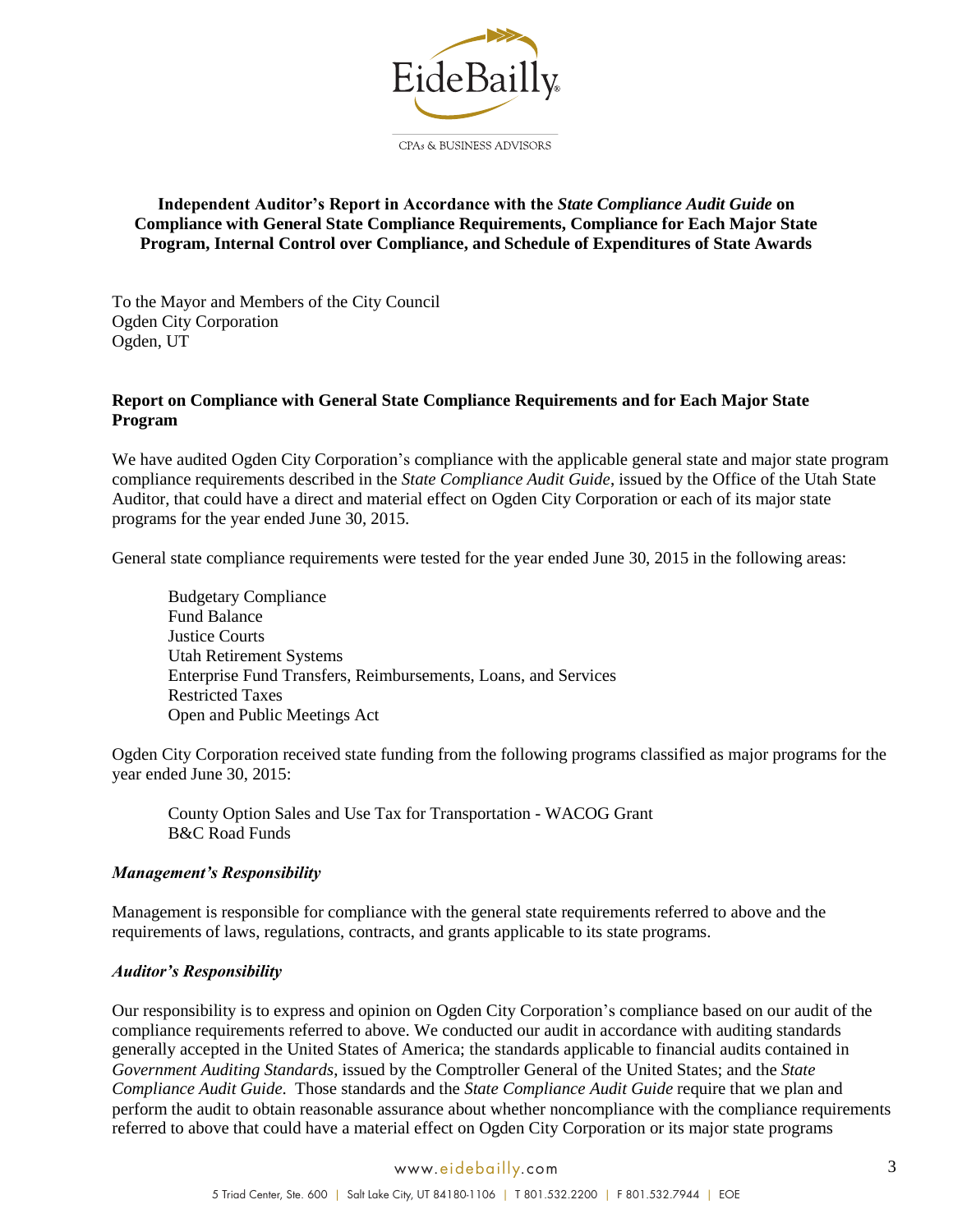occurred. An audit includes examining, on a test basis, evidence about Ogden City Corporation's compliance with those requirements and performing such other procedures as we considered necessary in the circumstances.

We believe that our audit provides a reasonable basis for our opinion on compliance with general state compliance requirements and for each major state program. However, our audit does not provide a legal determination of Ogden City Corporation's compliance.

#### *Opinion on General State Compliance Requirements and Each Major State Program*

In our opinion, Ogden City Corporation complied, in all material respects, with the compliance requirements referred to above that could have a direct and material effect on Ogden City Corporation or on each of its major state programs for the year ended June 30, 2015.

#### **Report on Internal Control over Compliance**

Management of Ogden City Corporation is responsible for establishing and maintaining effective internal control over compliance with the compliance requirements referred to above. In planning and performing our audit of compliance, we considered Ogden City Corporation's internal control over compliance with the compliance requirements that could have a direct and material effect on Ogden City Corporation or on each major state program to determine the auditing procedures that are appropriate in the circumstances for the purpose of expressing an opinion on compliance with general state compliance requirements and for each major state program and to test and report on internal control over compliance in accordance with the *State Compliance Audit Guide*, but not for the purpose of expressing an opinion on the effectiveness of internal control over compliance. Accordingly, we do not express an opinion on the effectiveness of Ogden City Corporation's internal control over compliance.

A *deficiency in internal control over compliance* exists when the design or operation of a control over compliance does not allow management or employees, in the normal course of performing their assigned functions, to prevent, or detect and correct, noncompliance with a general state or major state program compliance requirement on a timely basis. *A material weakness in internal control over compliance* is a deficiency, or combination of deficiencies, in internal control over compliance, such that there is a reasonable possibility that material noncompliance with a general state or major state program compliance requirement will not be prevented, or detected and corrected, on a timely basis. A *significant deficiency in internal control over compliance* is a deficiency, or a combination of deficiencies, in internal control over compliance with a general state or major state program compliance requirement that is less severe than a material weakness in internal control over compliance, yet important enough to merit attention by those charged with governance.

Our consideration of internal control over compliance was for the limited purpose described in the first paragraph of this section and was not designed to identify all deficiencies in internal control over compliance that might be material weaknesses or significant deficiencies. We did not identify any deficiencies in internal control over compliance that we consider to be material weaknesses. However, material weaknesses may exist that have not been identified.

#### **Purpose of Report**

The purpose of this report on internal control over compliance is solely to describe the scope of our testing of internal control and compliance and the results of that testing based on the requirements of the *State Compliance Audit Guide*. Accordingly, this report is not suitable for any other purpose.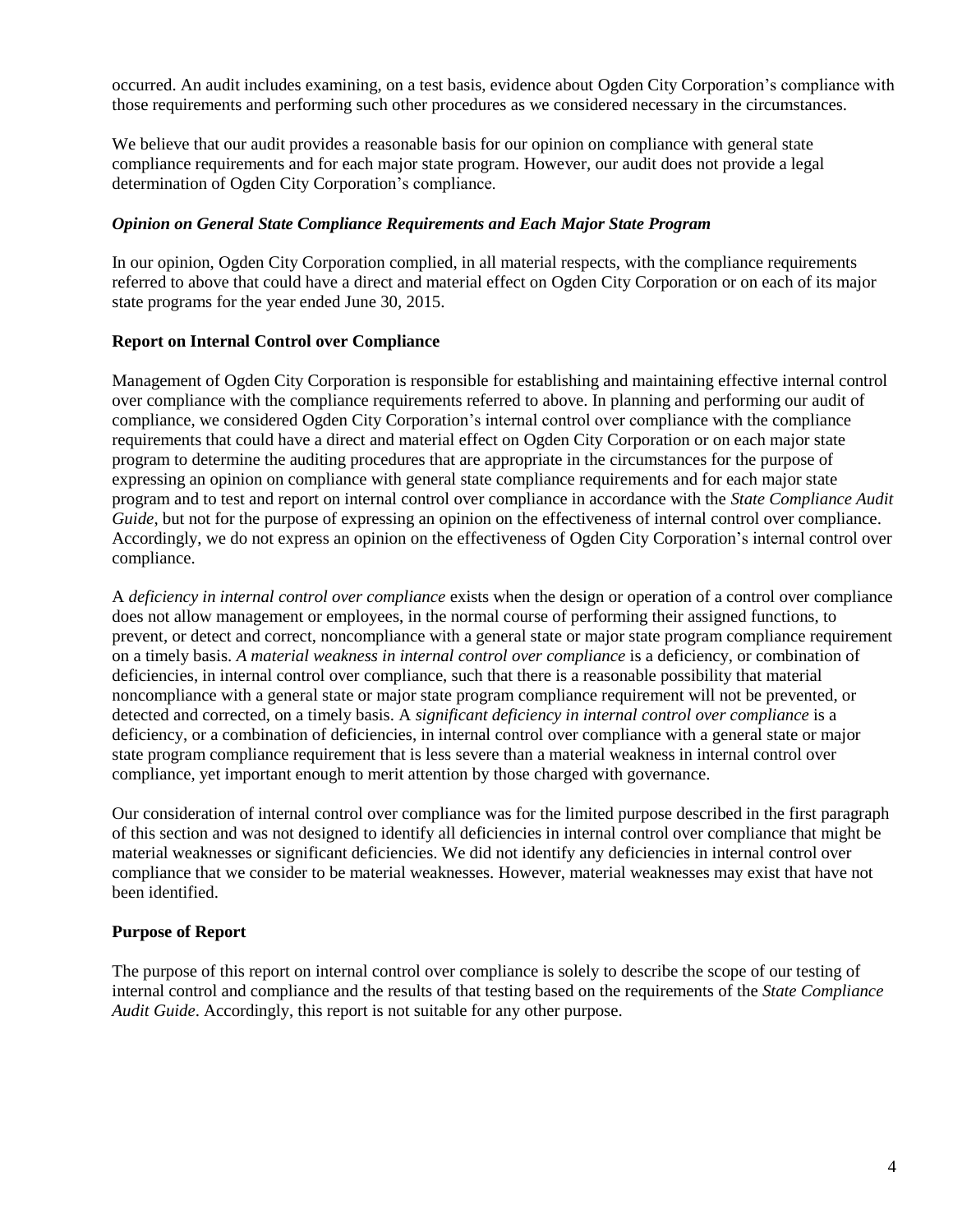#### **Report on Schedule of Expenditures of State Awards as Required by the** *State Compliance Audit Guide*

We have audited the financial statements of the governmental activities, the business-type activities, the aggregate discretely presented component units, each major fund, and the aggregate remaining fund information of Ogden City Corporation as of and for the year ended June 30, 2015, and the related notes to the financial statements, which collectively comprise Ogden City Corporation's basic financial statements. We issued our report thereon dated December 14, 2015, which contained unmodified opinions on those financial statements. Our audit was conducted for the purpose of forming opinions on the financial statements that collectively comprise the basic financial statements. The accompanying schedule of expenditures of state awards is presented for purposes of additional analysis as required by the *State Compliance Audit Guide* and is not a required part of the basic financial statements. Such information is the responsibility of management and was derived from and relates directly to the underlying accounting and other records used to prepare the financial statements. The information has been subjected to the auditing procedures applied in the audit of the financial statements and certain additional procedures, including comparing and reconciling such information directly to the underlying accounting and other records used to prepare the financial statements or to the financial statements themselves, and other additional procedures in accordance with auditing standards generally accepted in the United States of America. In our opinion, the schedule of expenditures of state awards is fairly stated in all material respects in relation to the financial statements as a whole.

Ede Sailly LLP

Salt Lake City, Utah December 14, 2015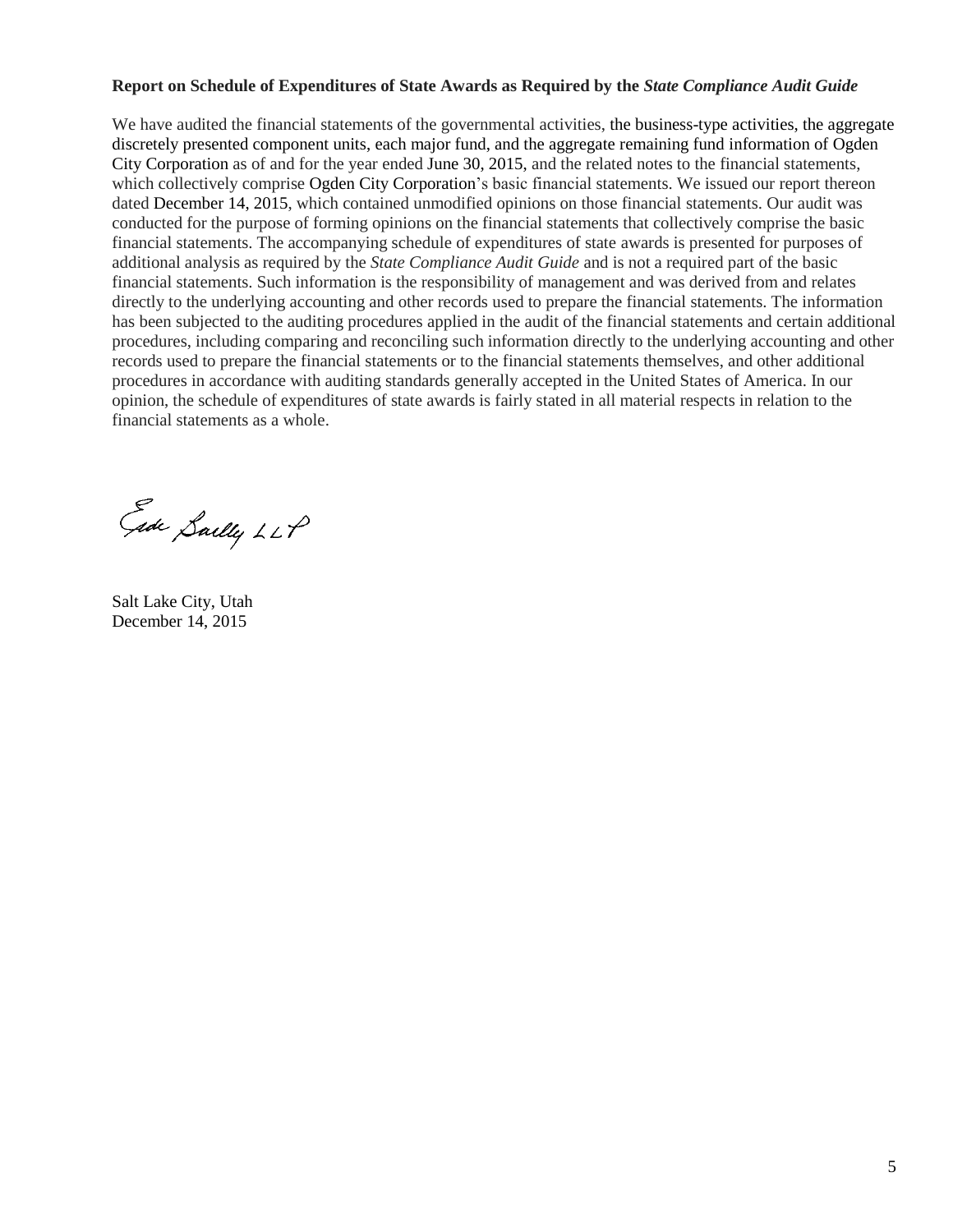

## <span id="page-7-0"></span>**Independent Auditor's Report on Compliance for Each Major Federal Program; Report on Internal Control Over Compliance; and Report on the Schedule of Expenditures of Federal Awards Required by OMB Circular A-133**

To the Mayor and Members of the City Council Ogden City Corporation

### **Report on Compliance for Each Major Federal Program**

We have audited Ogden City Corporation's compliance with the types of compliance requirements described in the *OMB Circular A-133 Compliance Supplement* that could have a direct and material effect on each of Ogden City Corporation's major federal programs for the year ended June 30, 2015. Ogden City Corporation's major federal programs are identified in the summary of auditor's results section of the accompanying schedule of findings and questioned costs.

#### **Management's Responsibility**

Management is responsible for compliance with the requirements of laws, regulations, contracts and grants applicable to its federal programs.

#### **Auditor's Responsibility**

Our responsibility is to express an opinion on the compliance for each of Ogden City Corporation's major federal programs based on our audit of the types of compliance requirements referred to above. We conducted our audit of compliance in accordance with auditing standards generally accepted in the United States of America; the standards applicable to financial audits contained in *Government Auditing Standards*, issued by the Comptroller General of the United States; and OMB Circular A-133, *Audits of States, Local Governments, and Non-Profit Organizations*. Those standards and OMB Circular A-133 require that we plan and perform the audit to obtain reasonable assurance about whether noncompliance with the compliance requirements referred to above that could have a direct and material effect on a major federal program occurred. An audit includes examining, on a test basis, evidence about Ogden City Corporation's compliance with those requirements and performing such other procedures as we considered necessary in the circumstances.

We believe that our audit provides a reasonable basis for our opinion on compliance for each major federal program. However, our audit does not provide a legal determination of Ogden City Corporation's compliance.

#### **Opinion on Each Major Federal Program**

In our opinion, Ogden City Corporation complied, in all material respects, with the compliance requirements referred to above that could have a direct and material effect on each of its major Federal programs for the year ended June 30, 2015.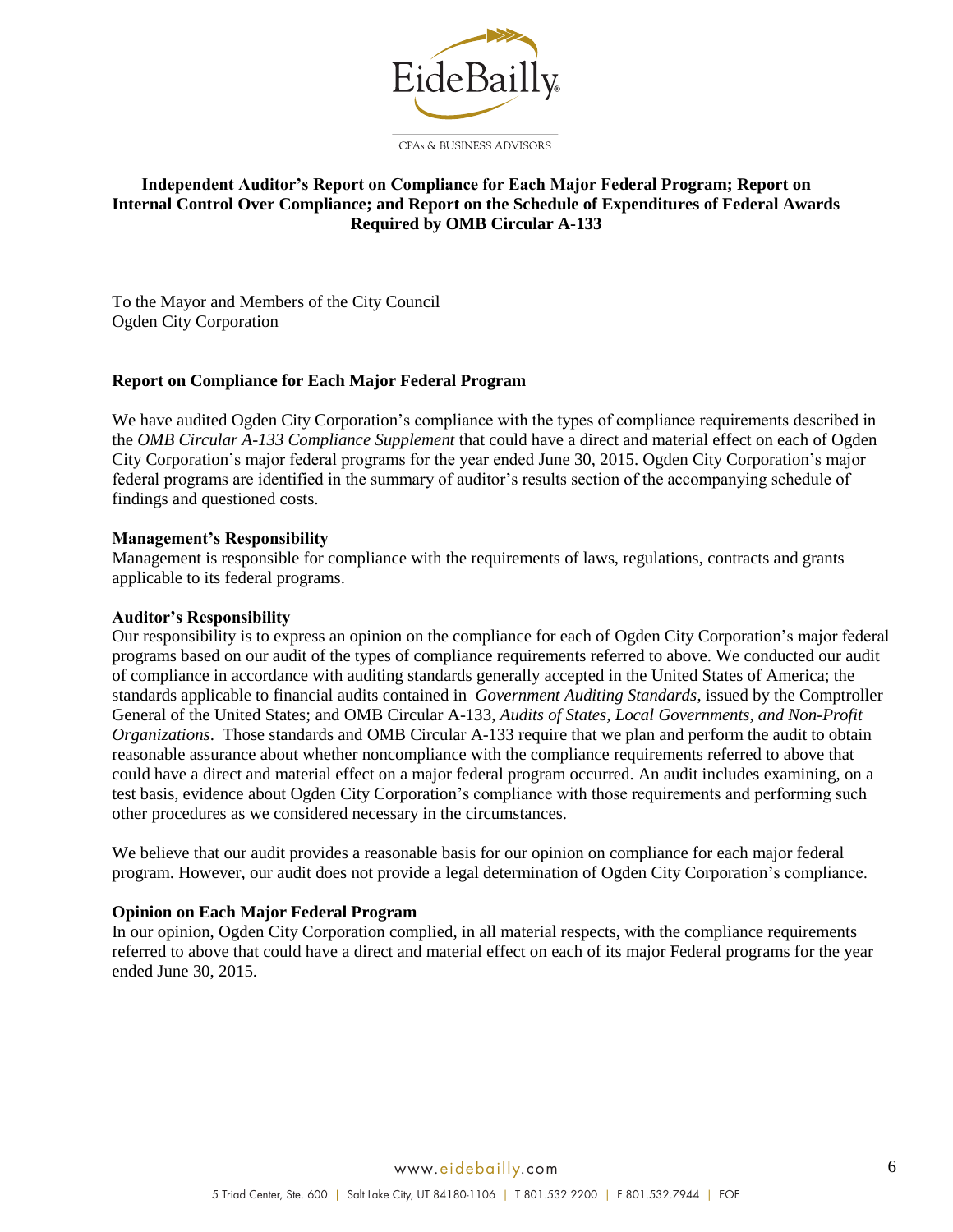### **Report on Internal Control over Compliance**

Management of Ogden City Corporation is responsible for establishing and maintaining effective internal control over compliance with the compliance requirements referred to above. In planning and performing our audit of compliance, we considered Ogden City Corporation's internal control over compliance with the types of requirements that could have a direct and material effect on each major federal program to determine the auditing procedures that are appropriate in the circumstances for the purpose of expressing an opinion on compliance for each major federal program and to test and report on internal control over compliance in accordance with OMB Circular A-133, but not for the purpose of expressing an opinion on the effectiveness of internal control over compliance. Accordingly, we do not express an opinion on the effectiveness of the Ogden City Corporation's internal control over compliance.

*A deficiency in internal control over compliance* exists when the design or operation of a control over compliance does not allow management or employees, in the normal course of performing their assigned functions, to prevent, or detect and correct, noncompliance with a type of compliance requirement of a federal program on a timely basis. *A material weakness in internal control over compliance* is a deficiency, or combination of deficiencies, in internal control over compliance, such that there is a reasonable possibility that material noncompliance with a compliance requirement will not be prevented, or detected and corrected, on a timely basis. *A significant deficiency in internal control over compliance* is a deficiency, or a combination of deficiencies, in internal control over compliance with a type of compliance requirement of a federal program that is less severe than a material weakness in internal control over compliance, yet important enough to merit attention by those charged with governance.

Our consideration of internal control over compliance was for the limited purpose described in the first paragraph of this section and was not designed to identify all deficiencies in internal control that might be material weaknesses or significant deficiencies. We did not identify any deficiencies in internal control over compliance that we consider to be material weaknesses. However, material weaknesses may exist that have not been identified.

The purpose of this report on internal control over compliance is solely to describe the scope of our testing of internal control over compliance and the results of that testing based on the requirements of OMB Circular A-133. Accordingly, this report is not suitable for any other purpose.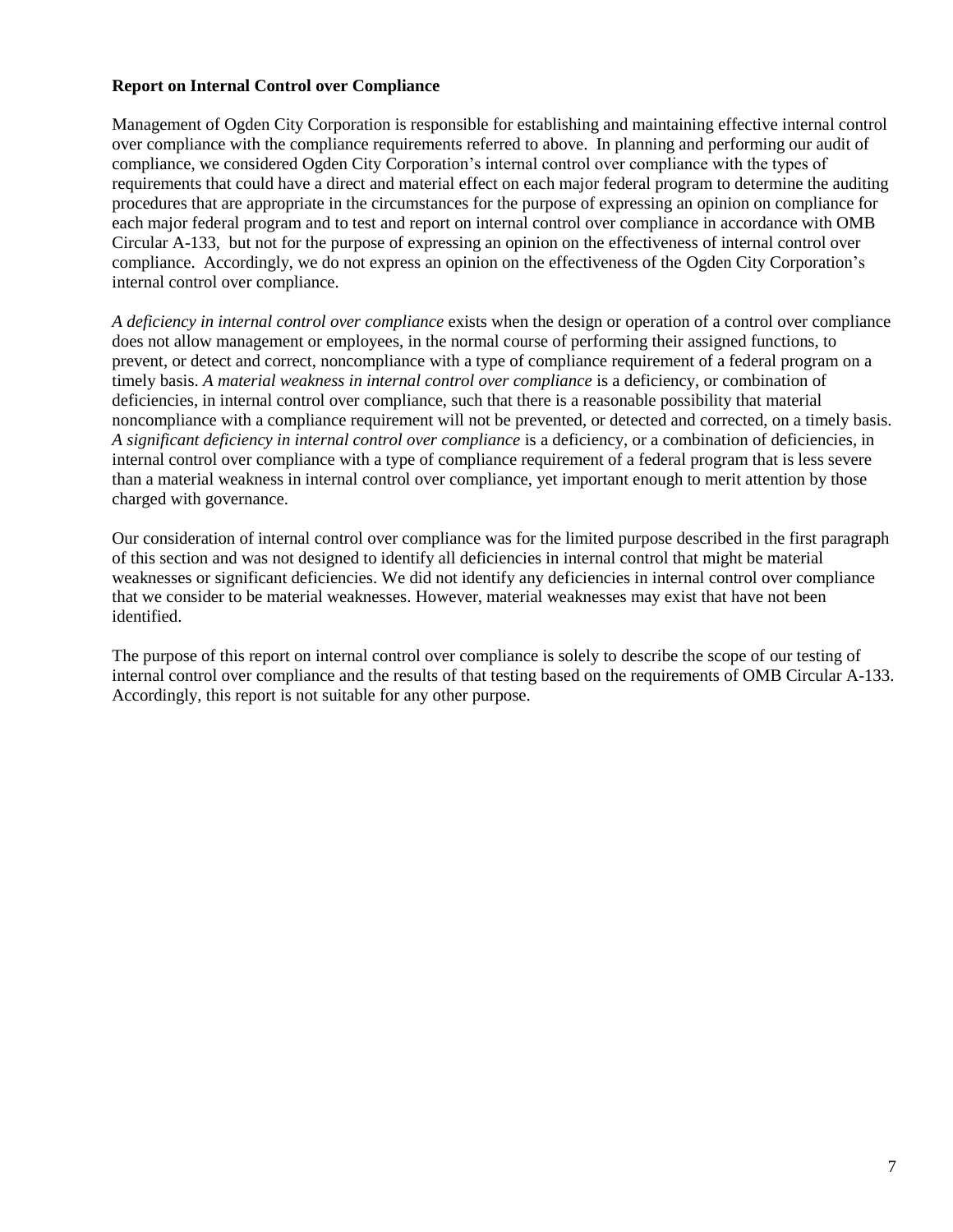#### **Report on Schedule of Expenditures of Federal Awards Required by OMB Circular A-133**

We have audited the financial statements of the governmental activities, business-type activities, the aggregate discretely presented component units, each major fund, and the aggregate remaining fund information of Ogden City Corporation as of and for the year ended June 30, 2015, and the related notes to the financial statements, which collectively comprise Ogden City Corporation's basic financial statements. We issued our report thereon dated December 14, 2015, which contained unmodified opinions on those financial statements. Our audit was conducted for the purpose of forming an opinion on the financial statements as a whole. The accompanying schedule of expenditures of federal awards is presented for purposes of additional analysis as required by OMB Circular A-133 and is not a required part of the financial statements. Such information is the responsibility of management and was derived from and relates directly to the underlying accounting and other records used to prepare the financial statements. The information has been subjected to the auditing procedures applied in the audit of the financial statements and certain additional procedures, including comparing and reconciling such information directly to the underlying accounting and other records used to prepare the financial statements or to the financial statements themselves, and other additional procedures in accordance with auditing standards generally accepted in the United States of America. In our opinion, the schedule of expenditure of federal awards is fairly stated in all material respects in relation to the financial statements as a whole.

Eade Sailly LLP

Salt Lake City, Utah December 14, 2015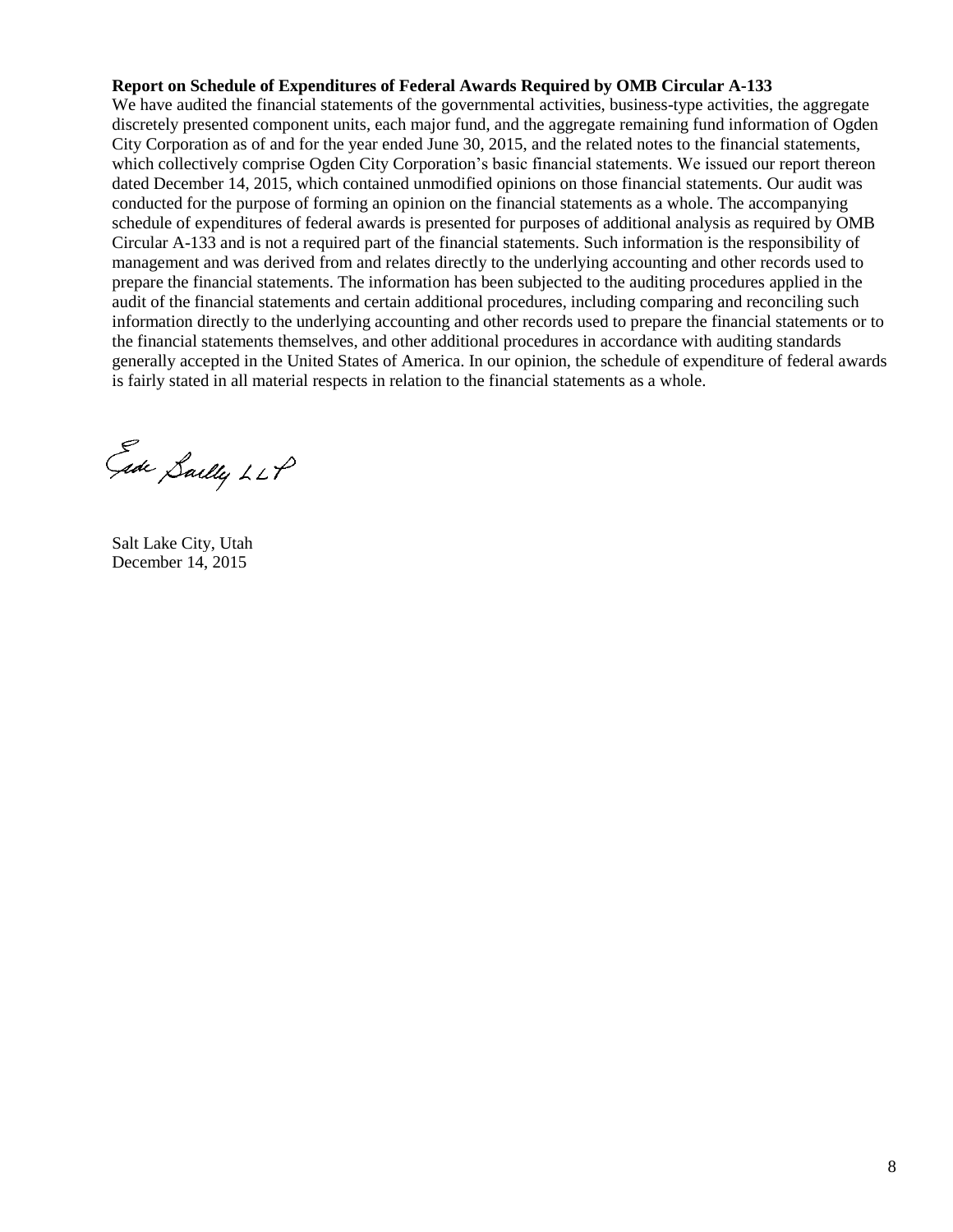<span id="page-10-0"></span>

| <b>Grant Name</b>                                                                                                                            | Award/Contract #<br>(if applicable) | Year of<br>Last Audit | Expenditures                      |
|----------------------------------------------------------------------------------------------------------------------------------------------|-------------------------------------|-----------------------|-----------------------------------|
| <b>Utah Department of Transportation</b>                                                                                                     |                                     |                       |                                   |
| State Aid for Development of Public Airports<br>State Aid for Development of Public Airports<br>State Aid for Development of Public Airports | 159725<br>159630<br>159629          | 2013<br>2013<br>2013  | \$<br>222,185<br>36,010<br>11,341 |
| <b>Subtotal - Utah Department of Transportation</b>                                                                                          |                                     |                       | \$<br>269,536                     |
| <b>Utah Highway Safety Office</b>                                                                                                            |                                     |                       |                                   |
| <b>Bicycle Rodeo Sponsorship</b>                                                                                                             |                                     |                       | \$<br>4,666                       |
| Subtotal - Utah Highway Safety Office                                                                                                        |                                     |                       | \$<br>4,666                       |
| <b>State of Utah Commission on Criminal and Juvenile Justice</b>                                                                             |                                     |                       |                                   |
| <b>State Asset Forfeiture Grant</b><br>Halfway Houses Grant                                                                                  |                                     | 2014                  | \$<br>10,000<br>276,396           |
| Subtotal - State of Utah Commission on Criminal and Juvenile Justice                                                                         |                                     |                       | \$<br>286,396                     |
| <b>Utah Department of Health</b>                                                                                                             |                                     |                       |                                   |
| <b>Emergency Medical Services and Preparedness</b>                                                                                           |                                     |                       | \$<br>5,674                       |
| Subtotal - Utah Department of Health                                                                                                         |                                     |                       | \$<br>5,674                       |
| <b>State of Utah Department of Workforce Services</b>                                                                                        |                                     |                       |                                   |
| <b>EIO Wage Reimbursement</b>                                                                                                                |                                     |                       | \$<br>$3,675$ *                   |
| Subtotal -State of Utah Department of Environmental Quality                                                                                  |                                     |                       | \$<br>3,675                       |
| <b>Utah Division of State History</b>                                                                                                        |                                     |                       |                                   |
| Utah Certified Local Government Program                                                                                                      |                                     |                       | \$<br>10,000                      |
| Subtotal -Utah Division of State History                                                                                                     |                                     |                       | \$<br>10,000                      |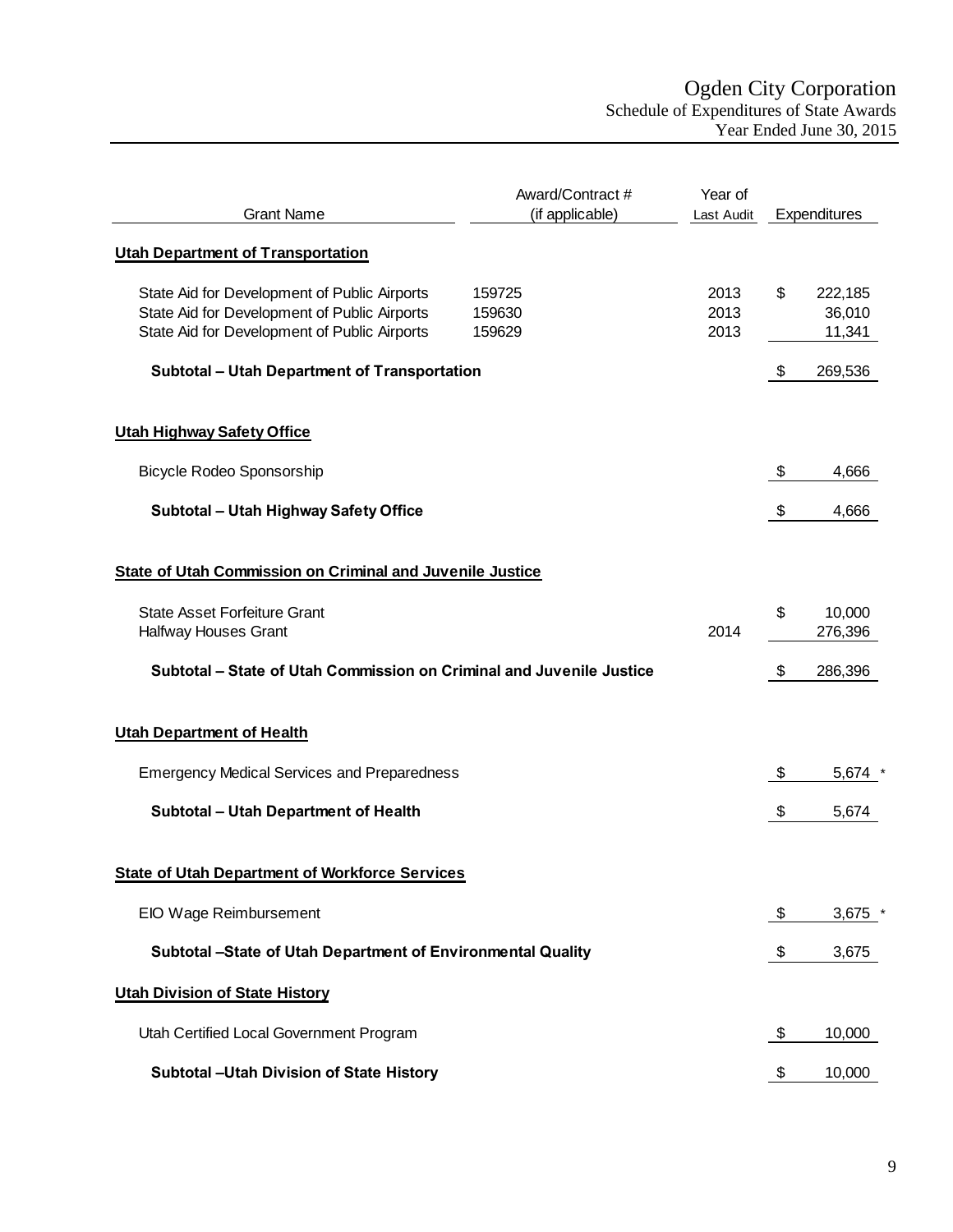# Ogden City Corporation

Schedule of Expenditures of State Awards, continued Year Ended June 30, 2015

| <b>Grant Name</b>                                                                                                                                                                                                                                                                                                                                                                                                                                                                                                                                                                                                                                                                                                                                                                                   | Award/Contract#<br>(if applicable) | Year of<br>Last Audit |    | Expenditures                                                                                                                  |
|-----------------------------------------------------------------------------------------------------------------------------------------------------------------------------------------------------------------------------------------------------------------------------------------------------------------------------------------------------------------------------------------------------------------------------------------------------------------------------------------------------------------------------------------------------------------------------------------------------------------------------------------------------------------------------------------------------------------------------------------------------------------------------------------------------|------------------------------------|-----------------------|----|-------------------------------------------------------------------------------------------------------------------------------|
| <b>Governor's Office of Economic Development</b>                                                                                                                                                                                                                                                                                                                                                                                                                                                                                                                                                                                                                                                                                                                                                    |                                    |                       |    |                                                                                                                               |
| <b>Economic Opportunity Grant</b>                                                                                                                                                                                                                                                                                                                                                                                                                                                                                                                                                                                                                                                                                                                                                                   |                                    |                       | \$ | 25,000                                                                                                                        |
| Subtotal - Governor's Office of Economic Development                                                                                                                                                                                                                                                                                                                                                                                                                                                                                                                                                                                                                                                                                                                                                |                                    |                       | \$ | 25,000                                                                                                                        |
| <b>Weber County</b>                                                                                                                                                                                                                                                                                                                                                                                                                                                                                                                                                                                                                                                                                                                                                                                 |                                    |                       |    |                                                                                                                               |
| WACOG - County Option Sales/Use Tax for Transportation - 20th Street Project<br>WACOG - County Option Sales/Use Tax for Transportation - Harrison Blvd<br>RAMP - Arts & Zoo Tax - Centennial Trail Tie In<br>RAMP - Arts & Zoo Tax - High Adventure Park Land Purchase<br>RAMP - Arts & Zoo Tax - High Adventure Park Restroom<br>RAMP - Arts & Zoo Tax - Lorin Farr Ultraviolet Light System<br>RAMP - Arts & Zoo Tax - Pickelball Courts<br>RAMP - Arts & Zoo Tax - Repair Lorin Farr Pavilion<br>RAMP - Arts & Zoo Tax - Signage Along Trail Systems<br>RAMP - Arts & Zoo Tax - Sports Equipment & Greens<br>RAMP - Arts & Zoo Tax - 4th Street Complex Enhancement<br>RAMP - Arts & Zoo Tax - 4th Street Park Sand Volleyball Court<br>RAMP - Arts & Zoo Tax - Pickelball Courts at Monroe Park |                                    | 2015<br>2015          | \$ | 1,707,724<br>365,027<br>9,199<br>29,020<br>19,230<br>10,890<br>3,200<br>47,383<br>1,265<br>28,185<br>271<br>55,000<br>123,004 |
| <b>Subtotal - Weber County</b>                                                                                                                                                                                                                                                                                                                                                                                                                                                                                                                                                                                                                                                                                                                                                                      |                                    |                       | \$ | 2,399,398                                                                                                                     |
| <b>Utah Department of Transportation</b>                                                                                                                                                                                                                                                                                                                                                                                                                                                                                                                                                                                                                                                                                                                                                            |                                    |                       |    |                                                                                                                               |
| 5 Point Water Diversion<br>Midblock Crossing<br><b>Bike Study</b><br>Replace Traffic Cabinet at Country<br>Lincoln to Wall<br>Repair Flashing Lights on 24th & Monroe<br>UDOT Cabinet Ts2 Type 1 Sz 6<br>Monroe to Harrison Flooding<br>Powder Coat Signal @ 28th & Washington                                                                                                                                                                                                                                                                                                                                                                                                                                                                                                                      |                                    | 2014                  | \$ | 60,529<br>1,697<br>5,157<br>5,393<br>6,725<br>59<br>19,064<br>39,520<br>9,270                                                 |
| Subtotal - Utah Department of Transportation                                                                                                                                                                                                                                                                                                                                                                                                                                                                                                                                                                                                                                                                                                                                                        |                                    |                       | \$ | 147,414                                                                                                                       |
| <b>State Tax Funds</b>                                                                                                                                                                                                                                                                                                                                                                                                                                                                                                                                                                                                                                                                                                                                                                              |                                    |                       |    |                                                                                                                               |
| <b>B &amp; C Road Funds</b><br>State Liquor Funds<br>State Gas Tax on Aeronautic Fuel                                                                                                                                                                                                                                                                                                                                                                                                                                                                                                                                                                                                                                                                                                               |                                    | 2015<br>2012          | S  | 2,666,921<br>152,158<br>46,831                                                                                                |
| <b>Subtotal -State Tax Funds</b>                                                                                                                                                                                                                                                                                                                                                                                                                                                                                                                                                                                                                                                                                                                                                                    |                                    |                       | \$ | 2,865,910                                                                                                                     |
| TOTAL GRANT, CONTRACT, AND LOAN FUND EXPENDITURES                                                                                                                                                                                                                                                                                                                                                                                                                                                                                                                                                                                                                                                                                                                                                   |                                    |                       | \$ | 6,017,669                                                                                                                     |

\* - New Grant or Funding Source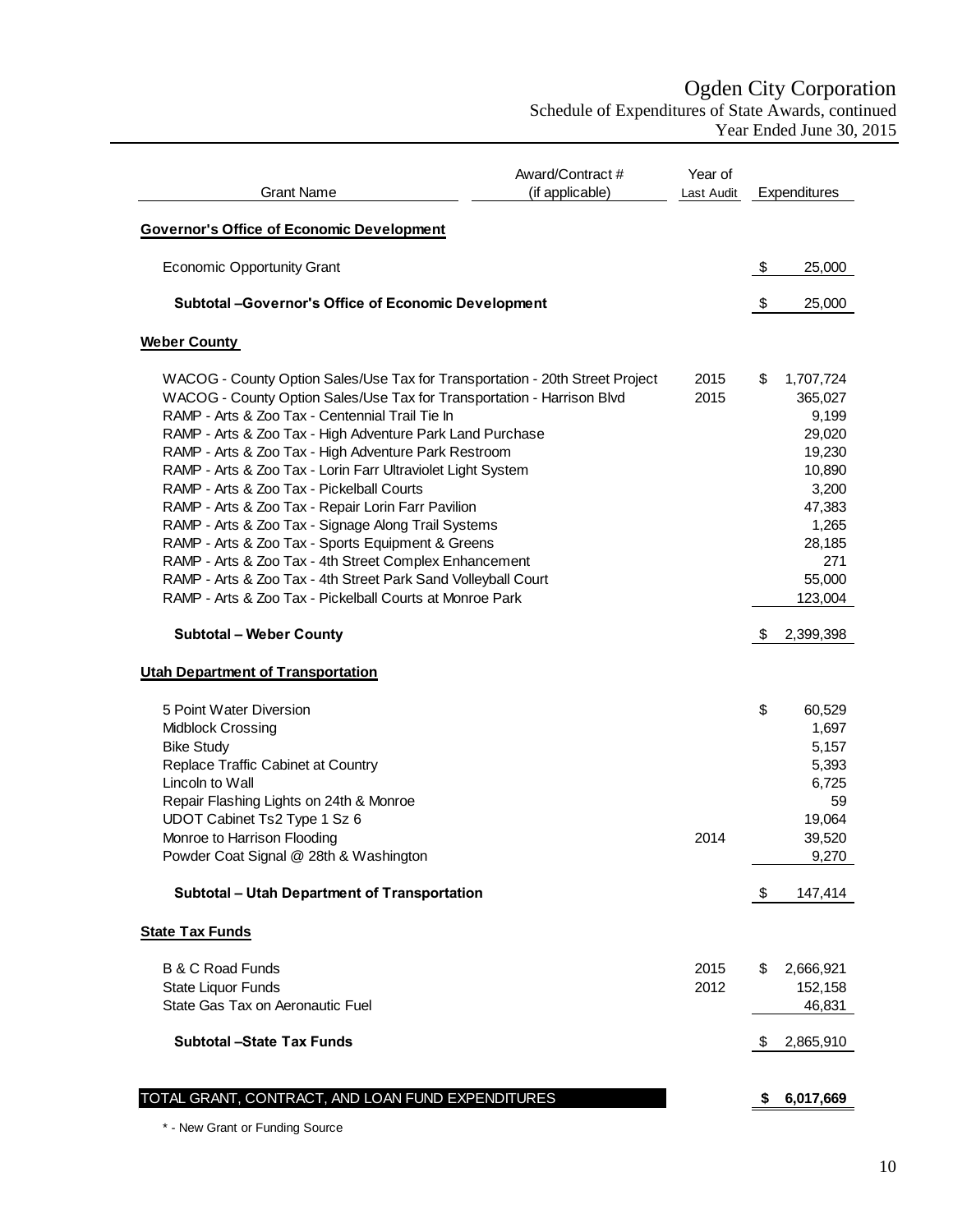## Ogden City Corporation Schedule of Expenditures of Federal Awards Year Ended June 30, 2015

<span id="page-12-0"></span>

| FEDERAL GRANTOR / PASS THROUGH                                           | <b>CFDA</b>   | <b>Award or Contract</b> | Federal                  |
|--------------------------------------------------------------------------|---------------|--------------------------|--------------------------|
| <b>GRANTOR / PROGRAM TITLE</b>                                           | <b>NUMBER</b> | <b>Number</b>            | <b>Expenditures FY15</b> |
|                                                                          |               |                          |                          |
| U.S. Department of Homeland Security<br>Assistance to Firefighters Grant | 97.044        | EMW-2012-FP-00027        | \$<br>38,055             |
| Assistance to Firefighters Grant                                         | 97.044        | EMW-2013-FO-02520        | 301,538                  |
| Subtotal for Assistance to Firefighters Grant                            | 97.044        |                          | 339,593                  |
| Pass through from State of Utah:                                         |               |                          |                          |
| <b>EMPG Grant</b>                                                        | 97.042        | EMPG-2012-DEM-042        | 10,000                   |
| FEMA Disaster Grants - Public Assistance                                 | 97.036        | PA-08-UT-4011            | 152,959                  |
| Homeland Security LEPTA Reimbursement                                    | 97.067        | 2012 HSGP                | 44,046                   |
|                                                                          |               |                          |                          |
| <b>Total Department of Homeland Security</b>                             |               |                          | 546,598                  |
|                                                                          |               |                          |                          |
| U.S. Department of Housing and Urban Development                         |               |                          |                          |
| HOME Investment Partnerships Program                                     | 14.239        |                          | 505,823                  |
| HOME Discounts on Properties Purchased During FY15                       | 14.239        |                          | 337,000                  |
| Subtotal for HOME Investment Partnerships Program                        | 14.239        |                          | 842,823                  |
| <b>Community Development Block Grant</b>                                 | 14.218        |                          | 1,714,621                |
| Community Development Block Grant Section 108 Loan Guarantees            | 14.248        |                          | 2,927,384                |
| Total Department of Housing and Urban Development                        |               |                          | 5,484,828                |
| U.S. Department of Transportation                                        |               |                          |                          |
| Airport Development Aid Program AIP 41                                   | 20.106        | 3-49-0024-36             | 204,540                  |
|                                                                          |               |                          |                          |
| <b>Total Department of Transportation</b>                                |               |                          | 204,540                  |
|                                                                          |               |                          |                          |
| U.S. Department of Agriculture, Forest Service                           |               |                          |                          |
| Pass through from State of Utah Department of Natural Resource           |               |                          |                          |
| <b>USDA Cooperative Forestry Assistance</b>                              | 10.664        |                          | 89,046                   |
|                                                                          |               |                          |                          |
| <b>Total Department of Agriculture</b>                                   |               |                          | 89,046                   |
| U.S. Department of Education                                             |               |                          |                          |
| Pass through from Ogden City School District                             |               |                          |                          |
| Carol M. White Physical Education Program                                | 84.215F       |                          | 28,091                   |
| <b>Total Department of Education</b>                                     |               |                          | 28,091                   |
| Denotes a major program                                                  |               |                          |                          |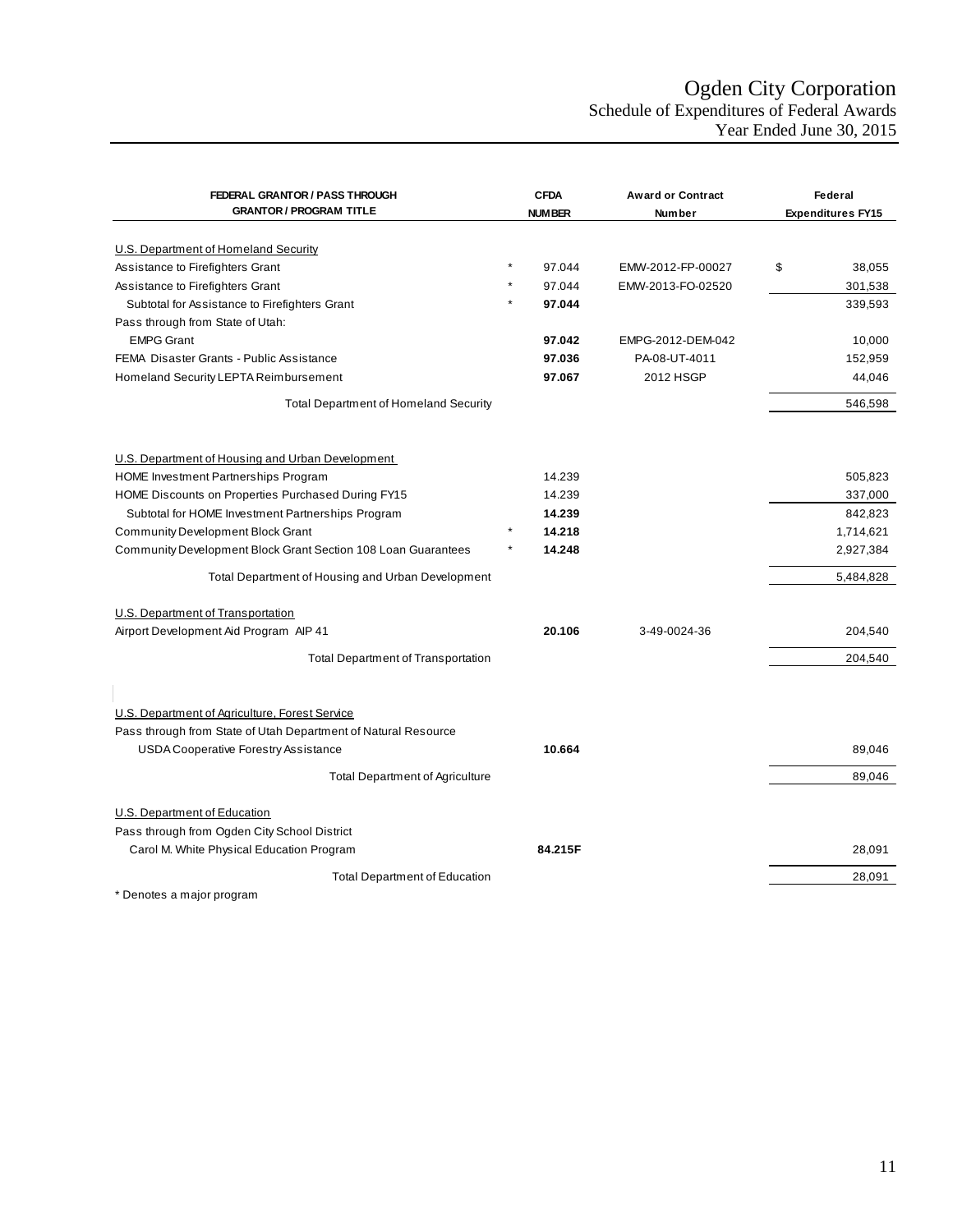# Ogden City Corporation Schedule of Expenditures of Federal Awards, continued

Year Ended June 30, 2015

| <b>FEDERAL GRANTOR / PASS THROUGH</b>             | <b>CFDA</b>   | <b>Award or Contract</b> | Federal                  |
|---------------------------------------------------|---------------|--------------------------|--------------------------|
| <b>GRANTOR / PROGRAM TITLE</b>                    | <b>NUMBER</b> | <b>Number</b>            | <b>Expenditures FY15</b> |
| U.S. Department of Justice                        |               |                          |                          |
| Pass Through From Utah CCJJ:                      |               |                          |                          |
| Violence Against Women Formula Grant              | 16.588        | 13VAWA20                 | 18,931                   |
| Violence Against Women Formula Grant              | 16.588        | 14VAWA21                 | 27,833                   |
| Subtotal for Violence Against Women Formula Grant | 16.588        |                          | 46,764                   |
| Victims of Crime Act Grant                        | 16.801        | 14VOCA42                 | 8,681                    |
| Title V - Cross Prevention                        | 16.548        | 10P02                    | 17,226                   |
| Title V - Cross Prevention                        | 16.548        | 11P02                    | 17,224                   |
| Subtotal for Title V - Cross Prevention           | 16.548        |                          | 34,450                   |
| Northern Utah Gang Conference                     | 16.540        | 12J45                    | 4,070                    |
| Justice Assistance Grant                          | 16.738        | 2011-DJ-BX-2374          | 25,843                   |
| Justice Assistance Grant                          | 16.738        | 2012-DJ-BX-0200          | 1,428                    |
| Justice Assistance Grant                          | 16.738        | 2014-DJ-BX-0662          | 46,100                   |
| Subtotal for Justice Assistance Grant             | 16.738        |                          | 73,371                   |
| <b>Total Department of Justice</b>                |               |                          | 167,336                  |

Total Federal Assistance:  $\frac{1}{100}$  and  $\frac{1}{100}$  and  $\frac{1}{100}$  and  $\frac{1}{100}$  and  $\frac{1}{100}$  and  $\frac{1}{100}$  and  $\frac{1}{100}$  and  $\frac{1}{100}$  and  $\frac{1}{100}$  and  $\frac{1}{100}$  and  $\frac{1}{100}$  and  $\frac{1}{100}$  and  $\frac{$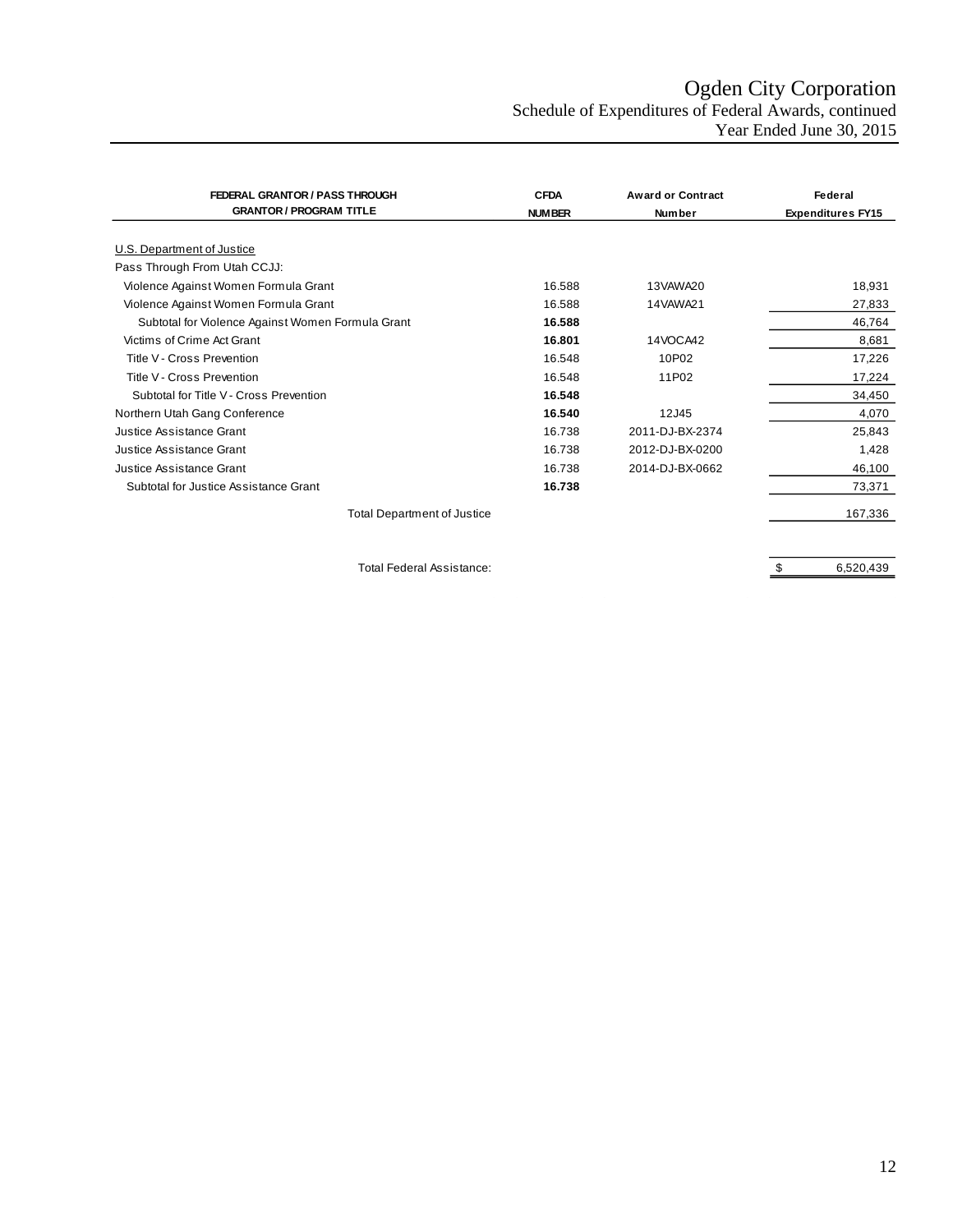## <span id="page-14-0"></span>**Note 1 - Basis of Presentation**

The accompanying schedule of expenditures of federal awards includes the federal grant activity of Ogden City Corporation, and is presented on the modified accrual basis of accounting. The information in this schedule is presented in accordance with the requirements of *OMB Circular A-133, Audits of States, Local Governments, and Non-Profit Organizations*. Ogden City Corporation received federal awards both directly from federal agencies and indirectly through pass-through entities. Federal financial assistance provided to a subrecipient is treated as an expenditure when it is paid to the subrecipient.

## **Note 2 - Significant Accounting Policies**

## **Basis of Accounting**

Governmental fund types account for Ogden City Corporation's federal grant activity. Therefore, expenditures in the schedule of expenditures of federal awards are recognized on the modified accrual basis – when they become a demand on current available financial resources. Ogden City Corporation's summary of significant accounting policies is presented in Note 1 in Ogden City Corporation's basic financial statements.

## **CFDA Numbers**

OMB Circular A-133 requires the schedule of expenditures of federal awards to show the total expenditures for each entity's federal awards as identified in the Catalog of Federal Domestic Assistance (CFDA). The CFDA is a government-wide compendium of individual federal programs. Each program included in the CFDA is assigned a five-digit program identification number (CFDA number).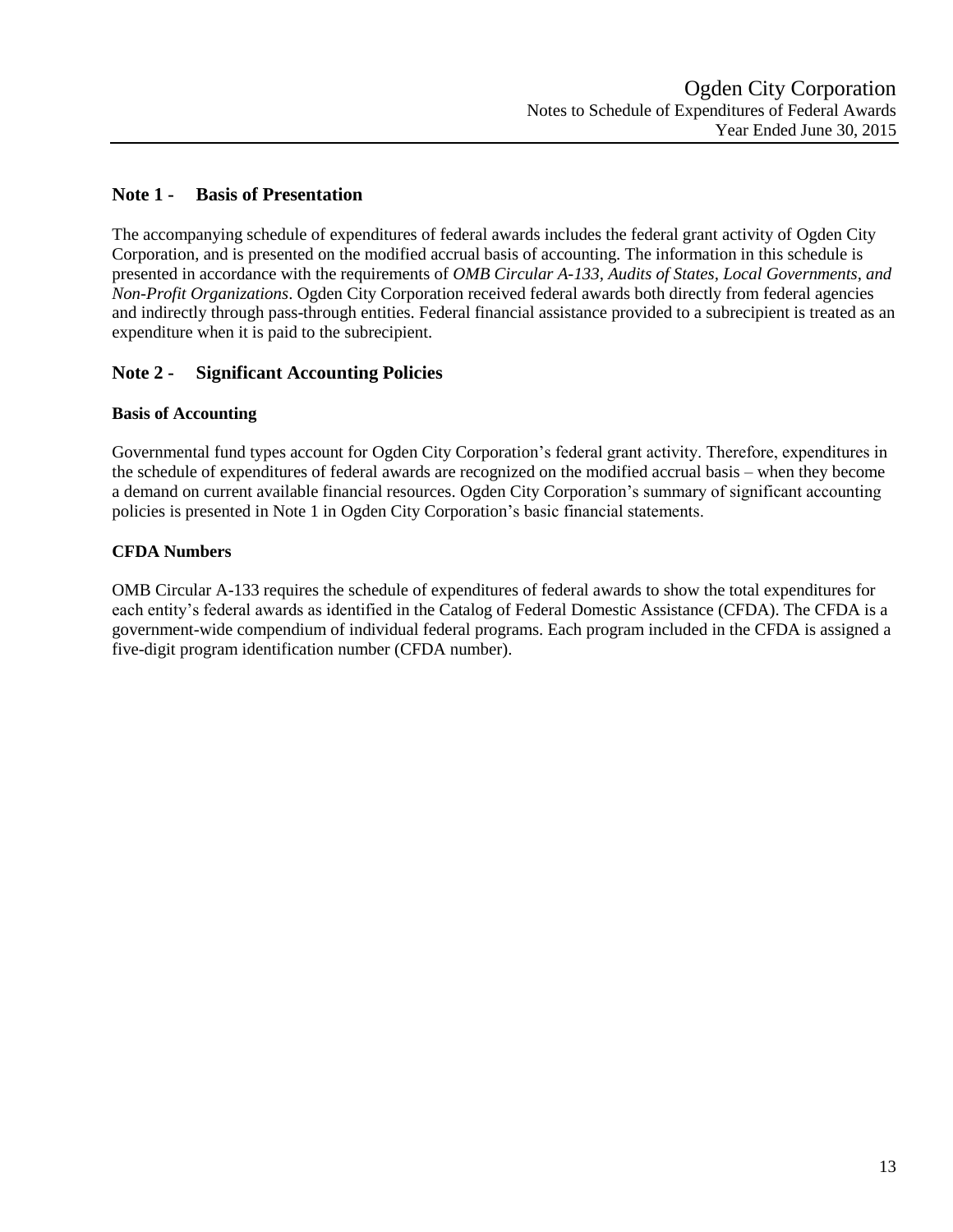<span id="page-15-0"></span>

| <b>Section I-Summary of Auditor's Results</b>                                                                                                        |                            |  |  |
|------------------------------------------------------------------------------------------------------------------------------------------------------|----------------------------|--|--|
| <b>Financial Statements</b>                                                                                                                          |                            |  |  |
| Type of auditors' report issued –                                                                                                                    | Unmodified                 |  |  |
| Internal control over financial reporting:                                                                                                           |                            |  |  |
| Material weakness identified<br>Significant deficiencies identified                                                                                  | No<br>Yes                  |  |  |
| Noncompliance material to financial<br>statements noted?                                                                                             | N <sub>o</sub>             |  |  |
| <b>Federal Awards</b>                                                                                                                                |                            |  |  |
| Internal control over major programs:<br>Material weakness identified<br>Significant deficiencies identified                                         | No<br>None Reported        |  |  |
| Type of auditors' report issued on<br>Compliance for major programs -                                                                                | Unmodified                 |  |  |
| Any audit findings disclosed that are<br>required to be reported in accordance<br>with section $510(a)$ of Circular A-133 –                          | N <sub>o</sub>             |  |  |
| Federal programs tested as major programs:<br>Name of Federal Program or Cluster                                                                     | <b>CFDA</b> Number         |  |  |
| <b>Community Development Block Grant</b><br>Community Development Block Grant Section 108 Loan Guarantees<br><b>Assistance to Firefighters Grant</b> | 14.218<br>14.248<br>97.044 |  |  |
| Dollar threshold used to distinguish<br>between Type A and Type B programs:                                                                          | \$300,000                  |  |  |
| Auditee qualified as low-risk auditee?                                                                                                               | N <sub>o</sub>             |  |  |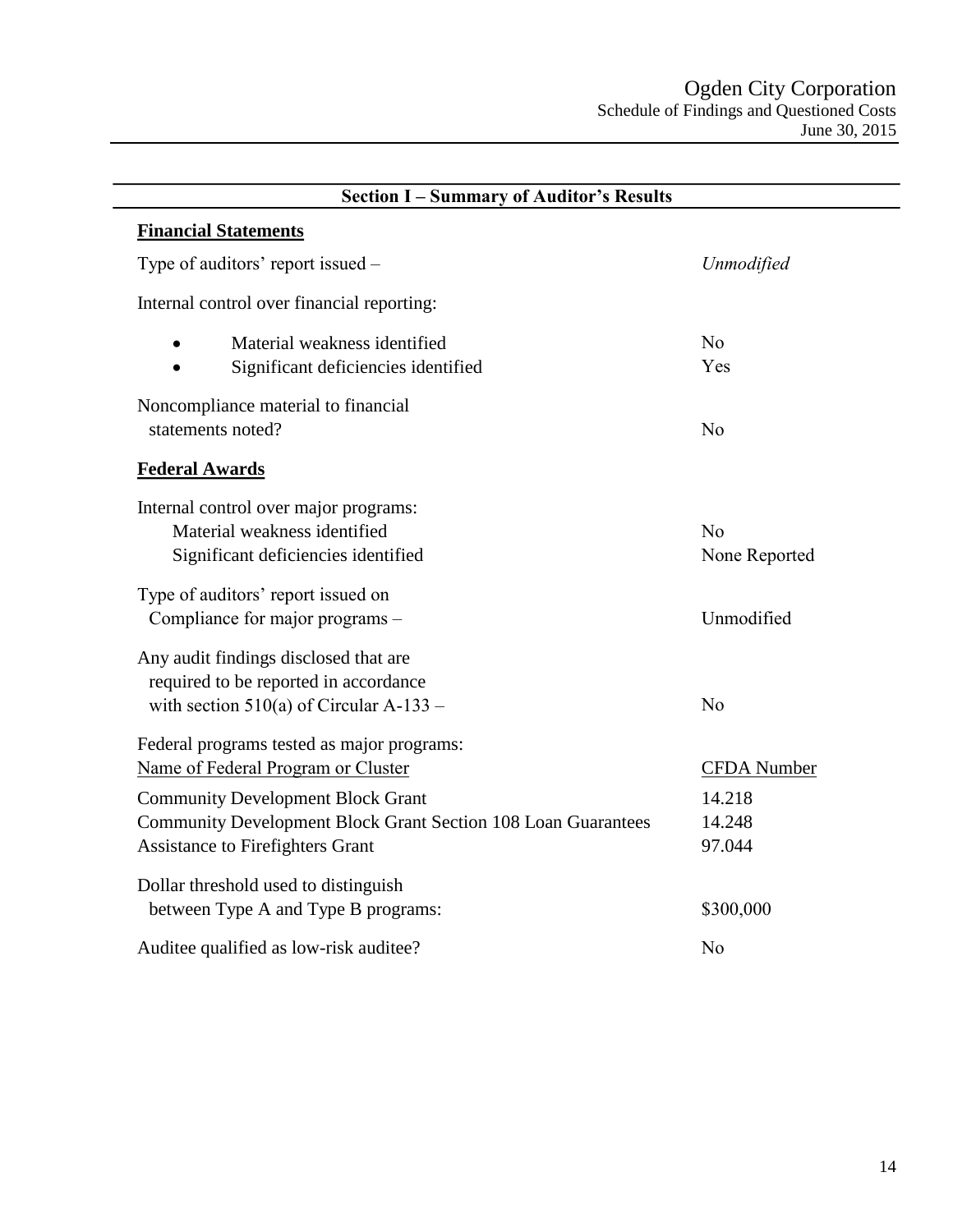### **Section II – Financial Statement Findings**

2015-A – Significant deficiency in financial reporting: year-end cutoff procedures.

*Criteria*: Controls should be in place and operating effectively to ensure the accuracy of the cash cutoff at year-end, including ensuring that all cash deposits and payments are recorded in the correct period.

*Condition*: During the audit we noted misstatements, that management corrected in the June 30, 2015 financial statements, in which cash deposits were recorded in the month following deposit. Also, a bond payment near year-end was posted to the incorrect period. Prior to our audit, cash at June 30, 2015 was overstated by approximately \$1,548,000 and accounts receivable were respectively understated. Governmental long-term debt was understated by \$600,000 and the net position was respectively overstated.

*Cause*: The City's internal controls did not detect these misstatements prior to the audit. The City often notes unrecorded deposits on the bank reconciliation and records them in the following month. The City generally deems these amounts to be immaterial, but the amount was more significant than expected at June 30, 2015. It appears that the bond payment was a clerical error.

*Effect*: Additional misstatements could go undetected if controls are not strengthened.

*Recommendation*: Controls should be implemented to ensure that there are additional reviews over the work of the accountants, including during the bank reconciliation process and preparation of the long-term debt schedules for the audit.

*Management Response and Corrective Action Plan*: The Comptroller's office has a detailed description of how the bank reconciliation is completed each month. The review of unrecorded deposits that should be accrued to a prior period is not currently part of the process description. The Comptroller's office will add the review of unrecorded deposits for accrual as part of the process so that is completed monthly. The Comptroller's office has prepared the debt schedule in the past. This is a responsibility that can be performed by the Treasurer's office with the Comptroller reviewing and tracing the detail back to amortization schedules. This will create a division between the preparation of the long-term debt schedule and the review of the debt schedule for errors.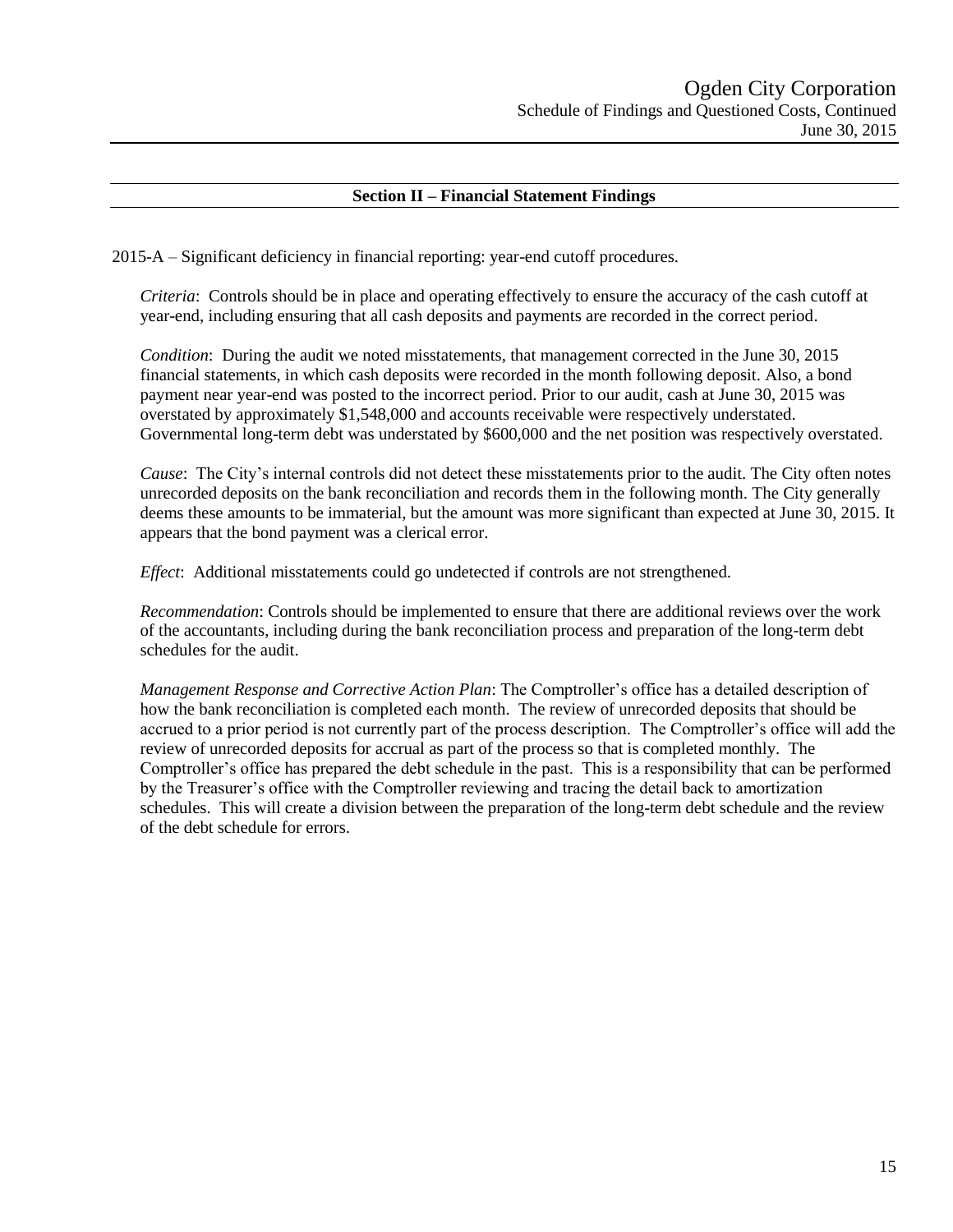## **Section III – Federal Award Findings and Questioned Costs**

No federal award findings or questioned costs to report